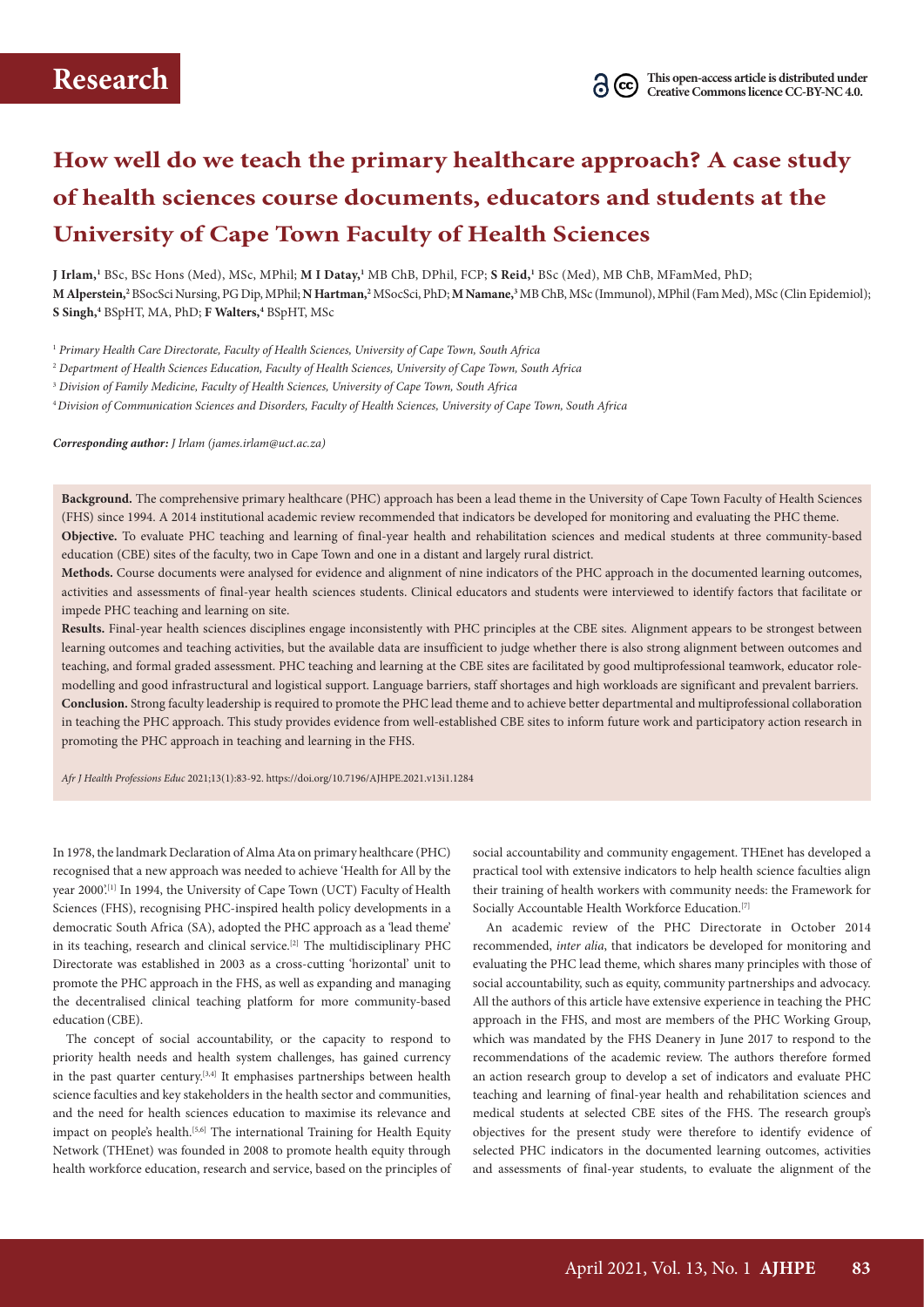outcomes, activities and assessments, and to identify factors that facilitate or impede teaching and learning of the PHC principles at the CBE sites. Congruent with the action research approach, a faculty-wide PHC symposium was planned from the outset to present the preliminary study findings to key stakeholders and collectively develop recommendations for promoting the PHC approach in the faculty.

#### **Methods**

A case study design was employed, examining three CBE sites that were deemed to have good potential for PHC teaching and learning by virtue of having permanent and dedicated site co-ordinator staff who were members of the PHC Directorate: the secondary-level New Somerset Hospital (NSH) in central Cape Town (which also has primary-level district functions); the primary-level Vanguard Community Health Centre (VCHC) in a nearby suburb; and Vredenburg District Hospital (VDH) in a largely rural district about 140 km north of Cape Town. The study received ethical clearance from the FHS Human Research Ethics Committee (ref. no. HREC 157/2018).

Case study designs facilitate the exploration of a phenomenon within its context using a variety of data sources, which are converged during data analysis to enhance credibility.[8] The flexibility and rigour of the design makes it useful for developing theory, evaluating programmes and developing interventions in health science educational research.<sup>[9]</sup>

A national Delphi panel of experts in socially accountable health sciences education first selected a set of nine PHC indicators over two rounds (Table 1). Five indicators were adapted from the HEALTH FOR ALL mnemonic developed for students by the PHC Directorate (Fig. 1), and four from the Training for Health Equity Network Framework for Socially Accountable Health Workforce Education.<sup>[7]</sup> The Delphi phase of the research is described in an article currently being prepared for publication by the team.

Course documents were then analysed for evidence of the Delphi phase indicators in final-year student learning outcomes, activities and assessments, by two members of the action research team. A family medicine specialist (MN) analysed documents for medical courses, and a speech language therapist educator (FW) analysed documents from the health and rehabilitation sciences, as they are very familiar with the curriculum and have experience in curriculum design and review. Data collection sheets were designed to capture whether the indicators were present, absent or not relevant, as well as to record any examples or comments and the documentary source (course manuals, teaching and assessment tools,

service-learning documents, the online course management system Vula). Each indicator had a descriptor to assist consistent understanding of what it represented.

All clinical educators with at least a year's experience at the CBE sites were invited by email to be interviewed individually by either JI or MID, who are experienced senior lecturers and PHC tutors in the PHC Directorate, and eight educators accepted. Use was made of a standard interview guide to elicit educators' understanding of the PHC approach, their perceptions of how evident the PHC principles were in student learning outcomes on site and what the main facilitators and barriers are to PHC teaching and learning (Table 2). A table of 18 PHC principles was used to check which principles are taught and/or assessed at each site.

All final-year students in the FHS with at least 3 weeks' exposure to one of the CBE sites were invited to focus group discussions via several Vula announcements. Eighteen students were eligible, nine responded initially, but only two speech language therapy (SLT) students and one medical student finally consented to participate. The SLT students were interviewed together, and the medical student alone. Two authors not involved in finalyear teaching or assessment (NH and MA) used an interview guide and the HEALTH FOR ALL mnemonic to elicit the students' understanding of PHC, their PHC learning experiences on site and their perspectives on facilitators and barriers (Table 2).

All interviews were audio-recorded with consent, transcribed and anonymised. Internal validity and credibility checks were done by summary and confirmation with interviewees during or after the interviews. The key themes were deduced from the transcripts during analysis.

#### **Results**

#### **Document analysis**

Course documents were requested from all heads of departments and conveners of final-year courses in the FHS. After three emailed requests, documents were received from family medicine, surgery, obstetrics and gynaecology (O&G), paediatrics, physiotherapy (PT) and communication sciences and disorders (CSD, including audiology and SLT). Three disciplines responded that they do not teach on the CBE platform (orthopaedics, psychiatry and pharmacology), one agreed to participate but did not submit documents (rheumatology) and one did not respond (occupational therapy). The key findings are described in Tables 3 A and B, which summarise the evidence of selected PHC indicators in the documents.

**Table 1. Indicators selected by Delphi panel for document analysis**

HEALTH FOR ALL indicators

- 1. Holistic understanding of healthcare users is emphasised.
- 2. Accessible care is provided to all.
- 3. Health promotion by means of patient education is emphasised.
- 4. Rights of healthcare users are always respected.
- 5. Levels of care and referral provide good continuity of care.
- THEnet indicators (Training for Health Equity Network 2016<sup>[7]</sup>)
	- 6. The education programme, including curriculum content, reflects priority health and social needs of the communities served.
	- 7. The teaching philosophy and practice embodies core values of social accountability
	- (e.g. respect for dignity and rights of learners and patients, social justice).
	- 8. The teaching philosophy and practice are appropriate to learners' needs and context
	- (e.g. support for dealing with language and cultural diversity in unfamiliar settings).
	- 9. The safety of students in the community is a priority for the faculty.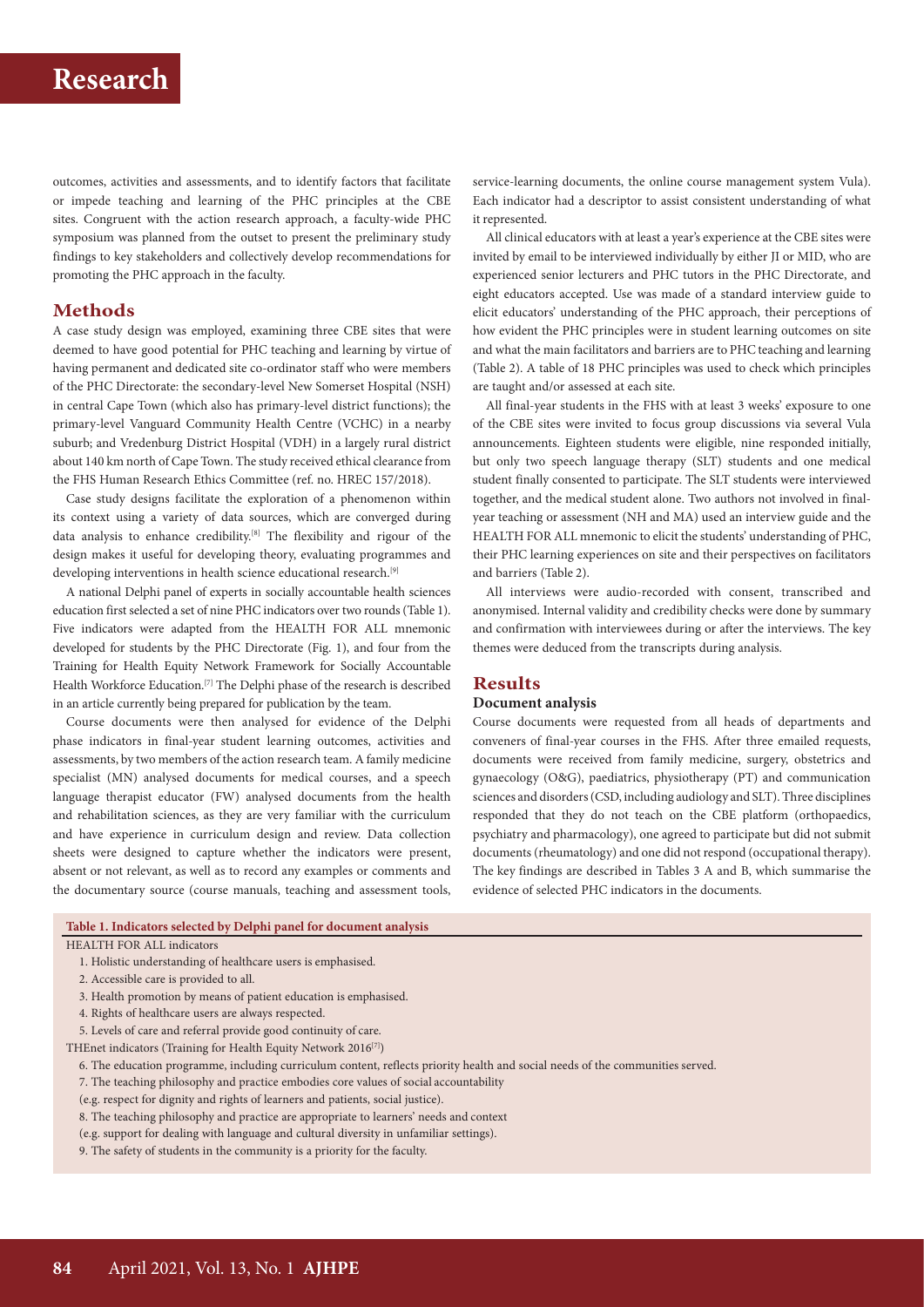| <b>Primary Health Care Directorate</b><br><b>Health for All</b> | <b>PRIMARY HEALTHCARE PRINCIPLES</b>                                                                                                                                                                                                                  |
|-----------------------------------------------------------------|-------------------------------------------------------------------------------------------------------------------------------------------------------------------------------------------------------------------------------------------------------|
| Holistic                                                        | Adopting a holistic, biopsychosocial ('whole person')<br>approach to health seekers, healthcare and health provision.                                                                                                                                 |
| Equity, Equality and Environment                                | Being conscious of equity ('fairness') and equality requirements,<br>and emphasising ways to facilitate social justice in healthcare.<br>Recognising and responding to the impact of environmental concerns<br>(especially climate change) on health. |
| Accessibility                                                   | Ensuring universal access to healthcare and provision.                                                                                                                                                                                                |
| Listening to, and learning from, communities                    | Ensuring meaningful and reciprocal community and family liaison, engagement,<br>participation and involvement in healthcare.                                                                                                                          |
| Teamwork (multidisciplinary)                                    | Commitment to multidisciplinary team approach to individual and public health.                                                                                                                                                                        |
| <b>Health promotion</b>                                         | Promoting individual and public health by means of information, education,<br>communication, advocacy, mediation and enabling.                                                                                                                        |
| Funding and resources (affordability)                           | Committing appropriate resources (financial, structural, human, etc.) to ensure<br>affordable quality healthcare.                                                                                                                                     |
| Other sectors (intersectoral collaboration)                     | Promoting broad intersectoral collaboration in addressing the social<br>determinants of health.                                                                                                                                                       |
| <b>Rights (human) and responsibilities</b>                      | Providing healthcare that is framed by and facilitates the realisation of human<br>rights and responsibilities.                                                                                                                                       |
| <b>Acceptability and Appropriateness</b>                        | Ensuring that healthcare and provision is acceptable and appropriate for all users.                                                                                                                                                                   |
| Literature (evidence-based practice)                            | Providing healthcare that integrates critically appraised 'best' evidence from the<br>literature with the patient's values and the clinician's experience.                                                                                            |
| Levels of care and referral                                     | Ensuring that levels of healthcare are appropriate and that referral processes are efficient.                                                                                                                                                         |

*Fig. 1. HEALTH FOR ALL mnemonic (Primary Health Care Directorate, University of Cape Town).*

#### **Medical disciplines**

All four medical disciplines engage to varying extents with the nine PHC indicators. In paediatrics, all indicators and corresponding learning outcomes are explicitly stated in the 6th-year course manual, and the principle of human rights is apportioned a quarter of the ward mark. Family medicine promotes accessible care by teaching in rural and urban communities, and extending palliative care into patients' homes. Paediatrics is the only medical discipline with documentary evidence of the THEnet indicator of social accountability. Prioritising the safety of learners is evident in the 'Keep Safe' UCT student guide on Vula and in general safety awareness posters around campus. Specific advice about disease prevention and infection control is only evident in the paediatrics course manual.

#### **Health and rehabilitation disciplines**

All five HEALTH FOR ALL indicators were evident in the PT and CSD documents. Continuity of care is taught and assessed at all levels of the healthcare system, and CSD students do referrals with help from their UCT clinical supervisors, since there are no permanent Western Cape Department of Health staff to manage the caseload. The International Classification of Functioning, Disability and Health (ICF), which is the World Health Organization framework for measuring health and disability at individual and population levels,<sup>[10]</sup> emphasises a holistic understanding of clients' needs. There were multiple examples of respect for human rights in references to informed consent, respect for privacy, professional communication and learning key words and phrases in the client's home language. PT students make services accessible in settings such as factories, childcare centres and patients' homes, and CSD students see both booked and unbooked patients. Health promotion is a central principle, so PT and CSD students undertake compulsory health promotion projects during their site rotations.

Most of the four THEnet indicators were evident. In addition to the 'Keep Safe' guide and tuberculosis policy on Vula, there is profession-specific advice about infection control, such as cleaning audiology equipment and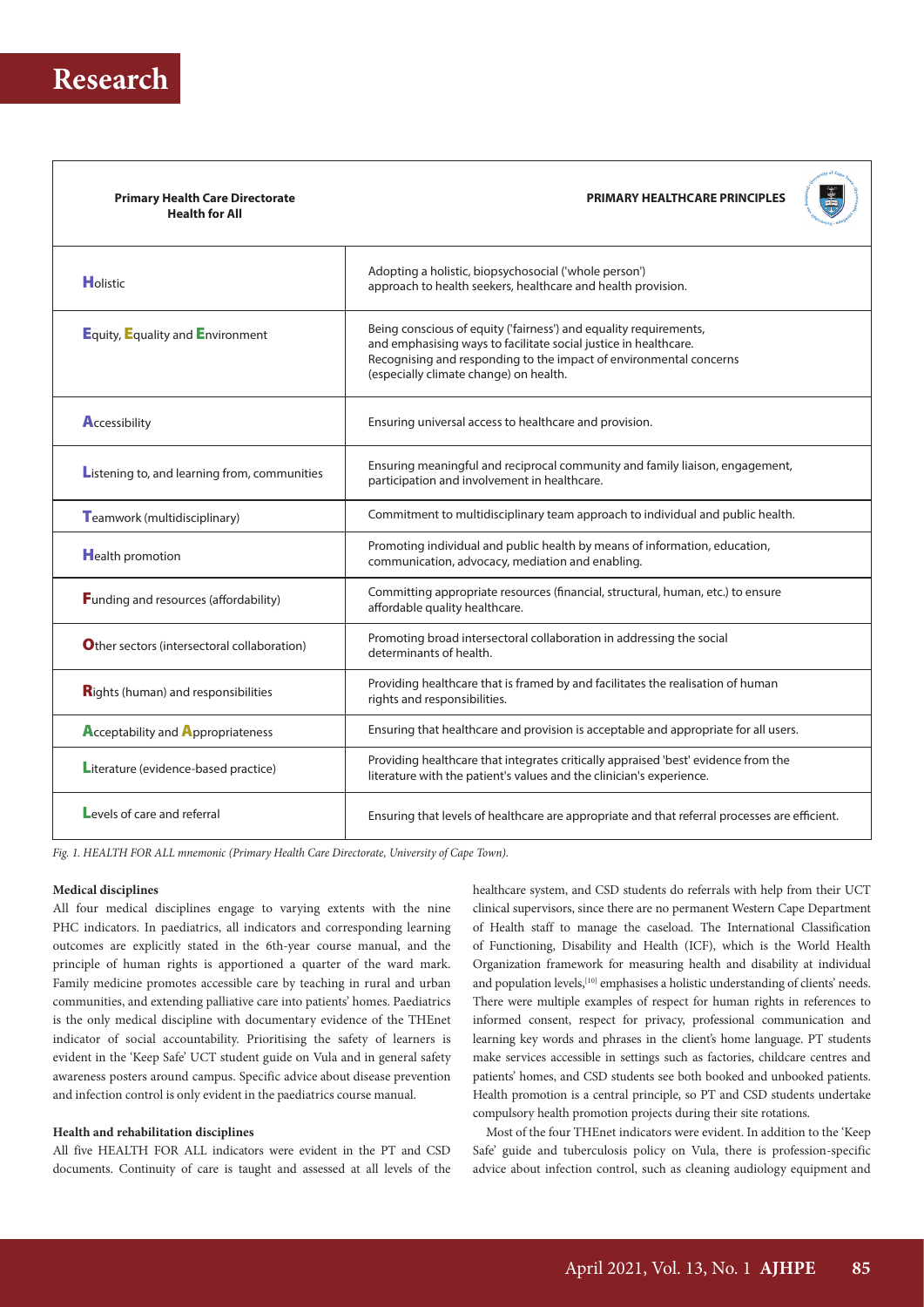#### **Table 2. Interview questions for clinical educators and students**

#### Clinical educators

- 1. There are different understandings of what is meant by the PHC approach:
	- a. Please briefly describe your understanding of the PHC approach.
	- b. Can you name any values or principles that characterise this approach?
- 2. Please describe the key student learning outcomes for this site.
- 3. Please describe how you think the student learning outcomes for this site reflect the PHC approach and principles that you have described above.
- 4. Please describe any factors that facilitate or inhibit the realisation of the PHC approach in teaching and learning at this site:
	- a. Facilitating factors
	- b. Inhibiting factors
- 5. Please assist us in strengthening our teaching and assessment of the PHC approach by indicating which of the statements in the table below apply to learning at this site.
- Review table of 18 PHC principles and indicate which are taught/assessed:
- 6. Please motivate your responses.
- 7. Do you have any closing comments about this interview?

#### Students

- 1. What is your understanding of the principles of the PHC approach?
- 2. How did you experience these principles in your learning activities at the CBE sites? Please provide examples of your experiences.
- 3. How were these principles assessed, if at all?
- For principles not raised: share the mnemonic and ask questions 2 and 3:
- 4. Please describe any facilitators or obstacles to implementation of the PHC principles at the sites?
- 5. What changes, if any, would you like for improved learning about PHC at the sites?

PHC = primary healthcare; CBE = community-based education.

safely managing drips and catheters. PT course documents refer explicitly to the needs of communities, and CSD students are assessed on their community needs analyses. Although social accountability was not made explicit, CSD students undertake projects with community partners.

#### **Interviews with clinical educators**

#### **Educators' understanding of PHC approach**

Table 4 provides illustrative quotes from educator and student interviewees. For a clinical educator in O&G at NSH, the PHC approach is evident in the multidisciplinary team that (s)he works alongside (quote 1). An experienced physiotherapy educator at VCHC referred to the team being able to recognise all the needs of the patient and to refer appropriately among themselves (quote 2). A qualified speech language therapist and audiologist who had convened CSD placements at VDH since 2013 emphasised partnerships with communities and non-governmental organisations, and the need for high-quality care that is evidence-based, cost-effective and respects the rights of patients and healthcare providers. The understanding of PHC as a holistic approach to care at all levels, rather than just primary-level care, is not always evident, however (quote 3). An educator at NSH observed that paediatrics registrars have no exposure to the PHC approach, and therefore do not explicitly teach it (quote 4).

#### **Educator perceptions of PHC in learning outcomes**

An experienced specialist physician at NSH who has taught medicine, physiology and pathology for a decade always teaches the multiple determinants of illness and healthcare behaviour, such as non-adherence (quote 5). An O&G educator, who graduated from UCT over a decade previously, perceives more evidence of a holistic approach in the three preclinical years than during the clinical rotations at NSH during years 4 - 6 (quote 6). She expects that students should broaden their approach by fifth year to include health promotion and prevention (quote 7).

An educator in SLT and audiology at VDH gave health promotion and disease prevention, especially in the form of counselling and educating mothers, as examples of PHC. A family physician at VDH believes that their multiprofessional (MP) team provides a holistic community-based service to all patients. Students also learn the importance of patient-centred care and making the most of available resources, such as learning to manage disease based on the essential drugs list. An OT educator at VDH spoke about the value of student exposure to community development with community-based OTs, specifically in early childhood development centres (quote 8).

A PT educator at VCHC believes that weekly observation of students' clinical skills and patient communication, followed by a feedback session, makes students more aware of the importance of respect, empathy and how to make therapy more effective. An experienced SLT educator gets her students to consider population health by doing group projects at various community-based sites (quote 9). She viewed the collaboration of PT, audiology, SLT and pharmacology students at the VCHC student learning centre as an important experience of MP teamwork.

#### **Educator perceptions of teaching and assessment of PHC principles**

Table 5 summarises educators' perceptions of the teaching and assessment of each of 18 PHC principles by site and discipline. The principles that are most often taught and assessed are: person-centred care; a multidisciplinary team approach; community participation; continuity of care; respecting human rights; appropriate care; evidence-based care; and promoting health by means of health education, behaviour change and public advocacy. Five principles that are most often taught but not assessed are: promoting equity and social justice; promoting broad intersectoral collaboration; affordable care; accessible care; and acceptable care. Principles that are seldom taught are: promoting health by means of policy reform; sustainably funded care; and environmentally sustainable care.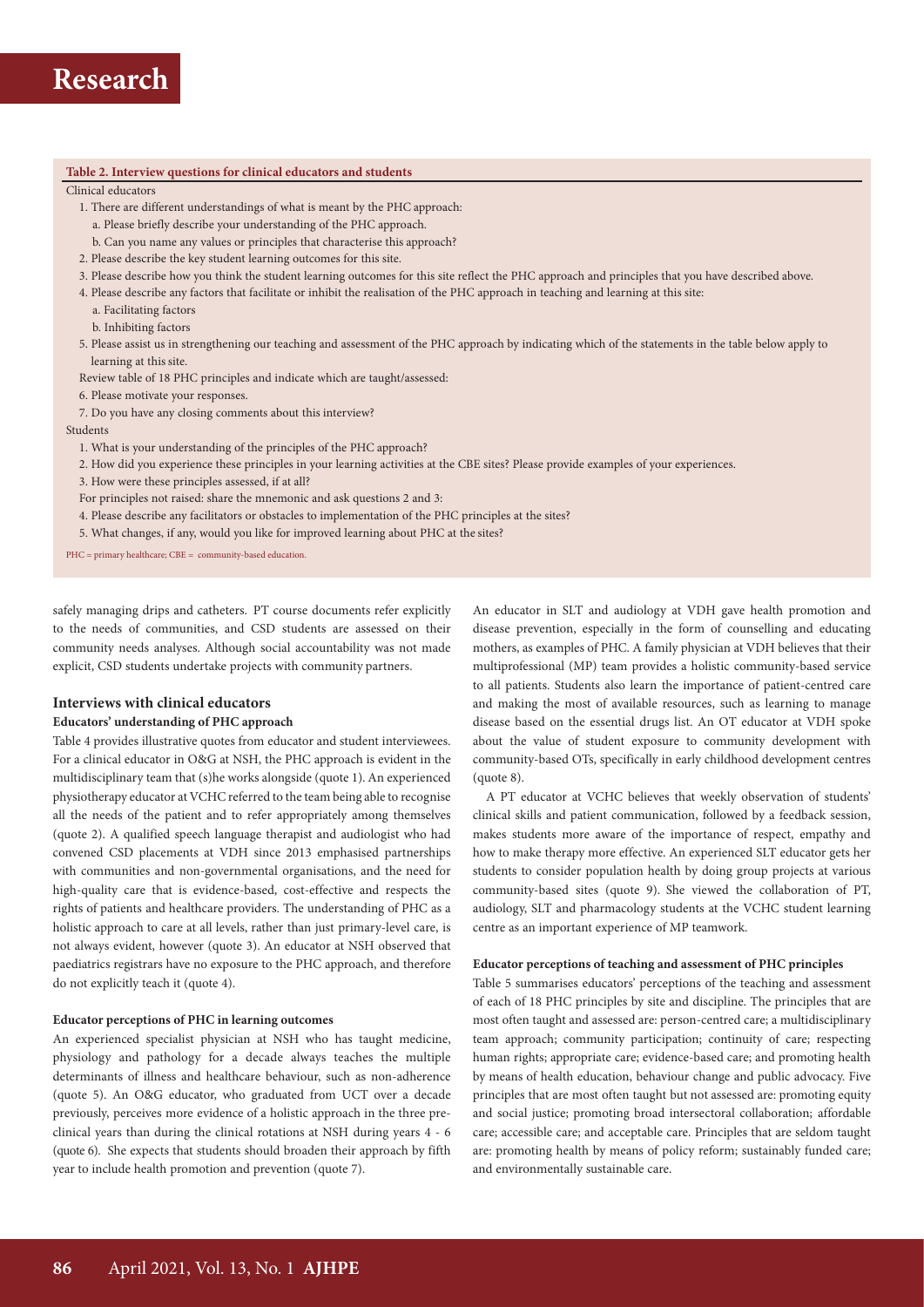# **Research**  $\mathbf{L} = \mathbf{I}$

|                                                                               |                   | Physiotherapy          | infection control,<br>care of drips and<br>Course manual<br>guidelines (e.g.<br>patient safety<br>includes TB,<br>injuries and<br>needlestick<br>catheters) | Learning outcome<br>the needs of the<br>is to consider<br>community                                                                                           | Not explicit in<br>documents                                                                                                                        | whether student<br>evidence of this<br>evaluations are<br>Not clear<br>principle                                                                                                                                                                                      |
|-------------------------------------------------------------------------------|-------------------|------------------------|-------------------------------------------------------------------------------------------------------------------------------------------------------------|---------------------------------------------------------------------------------------------------------------------------------------------------------------|-----------------------------------------------------------------------------------------------------------------------------------------------------|-----------------------------------------------------------------------------------------------------------------------------------------------------------------------------------------------------------------------------------------------------------------------|
|                                                                               |                   | CSD                    | Guide and TB Policy<br>health and safety<br>on Vula; specific<br>UCT Keep Safe<br>guidelines                                                                | analysis included in<br>Section on needs<br>mark sheet                                                                                                        | Focus on conducting<br>community projects<br>on block                                                                                               | together and conduct<br>each other's input to<br>and effective group<br>ensure group unity<br>peer reviews on<br>Learners work<br>working skills                                                                                                                      |
|                                                                               |                   | Paediatrics            | Guide; precautions<br>diseases are taught<br>against infectious<br>UCT Keep Safe                                                                            | essentially present at<br>5th-year structured<br>teaching, so a UCT<br>6th-year service<br>staff member is<br>continuum of<br>6th-year level<br>learning is a | (albeit theoretical) in<br>Good emphasis<br>course material                                                                                         | write-ups expected<br>with support of a<br>At least 6 patient<br>learning needs<br>for student to<br>address own<br>registrar                                                                                                                                         |
|                                                                               | Comments          | Surgery                |                                                                                                                                                             | surgical conditions<br>Students exposed<br>that are managed<br>at primary level<br>to common                                                                  | management skills<br>diagnostic and<br>Focus on                                                                                                     | Students may miss<br>wards or theatres<br>lectures to spend<br>time instead in                                                                                                                                                                                        |
|                                                                               |                   | <b>O&amp;G</b>         | UCT Keep Safe Guide on Vula                                                                                                                                 | Not evident in<br>documents                                                                                                                                   | Not evident in<br>documents                                                                                                                         | address learning needs<br>regarding diagnostic<br>obstetric conditions<br>driven exercises to<br>technical skills for<br>and management<br>No specific self-                                                                                                          |
| Table 3 A. Evidence of selected PHC indicators from document analysis: THEnet |                   | Family medicine        | VCHC has a committee for student<br>UCT Keep Safe Guide on Vula;<br>safety                                                                                  | of disability and death in<br>Barely any teaching on violence (a<br>VCHC community)<br>top cause                                                              | Projects addressing community/<br>to dedicate the short placement<br>to clinical training and service<br>facility needs stopped in 2016<br>learning | addressing students' own qualitative<br>and quantitative clinical questions<br>VCHC; patient study required for<br>protocols and policies used at the<br>prior spiral learning and support<br>service learning; students follow<br>structured to capstone<br>Rotation |
|                                                                               |                   | Physiotherapy          | Υ                                                                                                                                                           | Υ                                                                                                                                                             | $\square$                                                                                                                                           | clear<br>Not                                                                                                                                                                                                                                                          |
|                                                                               | Evident in course | CSD (audiology; SLT)   | ≻                                                                                                                                                           | Υ                                                                                                                                                             | Y                                                                                                                                                   | Υ                                                                                                                                                                                                                                                                     |
|                                                                               | documents?        | Paediatrics<br>Surgery | Υ                                                                                                                                                           | Υ                                                                                                                                                             | Υ                                                                                                                                                   | Υ                                                                                                                                                                                                                                                                     |
|                                                                               |                   | <b>980</b>             | Υ<br>Υ                                                                                                                                                      | Υ<br>$\square$                                                                                                                                                | $\square$<br>$\, \geq$                                                                                                                              | Υ<br>$\succ$                                                                                                                                                                                                                                                          |
|                                                                               |                   | Family medicine        | Υ                                                                                                                                                           | $\square$                                                                                                                                                     | $\simeq$                                                                                                                                            | Υ                                                                                                                                                                                                                                                                     |
|                                                                               |                   | THEnet indicator       | Safety of students is a<br>priority                                                                                                                         | needs of communities<br>Teaching reflects the<br>served                                                                                                       | communities served<br>Teaching is socially<br>accountable to                                                                                        | learning needs of<br>appropriate to<br>Teaching is<br>students                                                                                                                                                                                                        |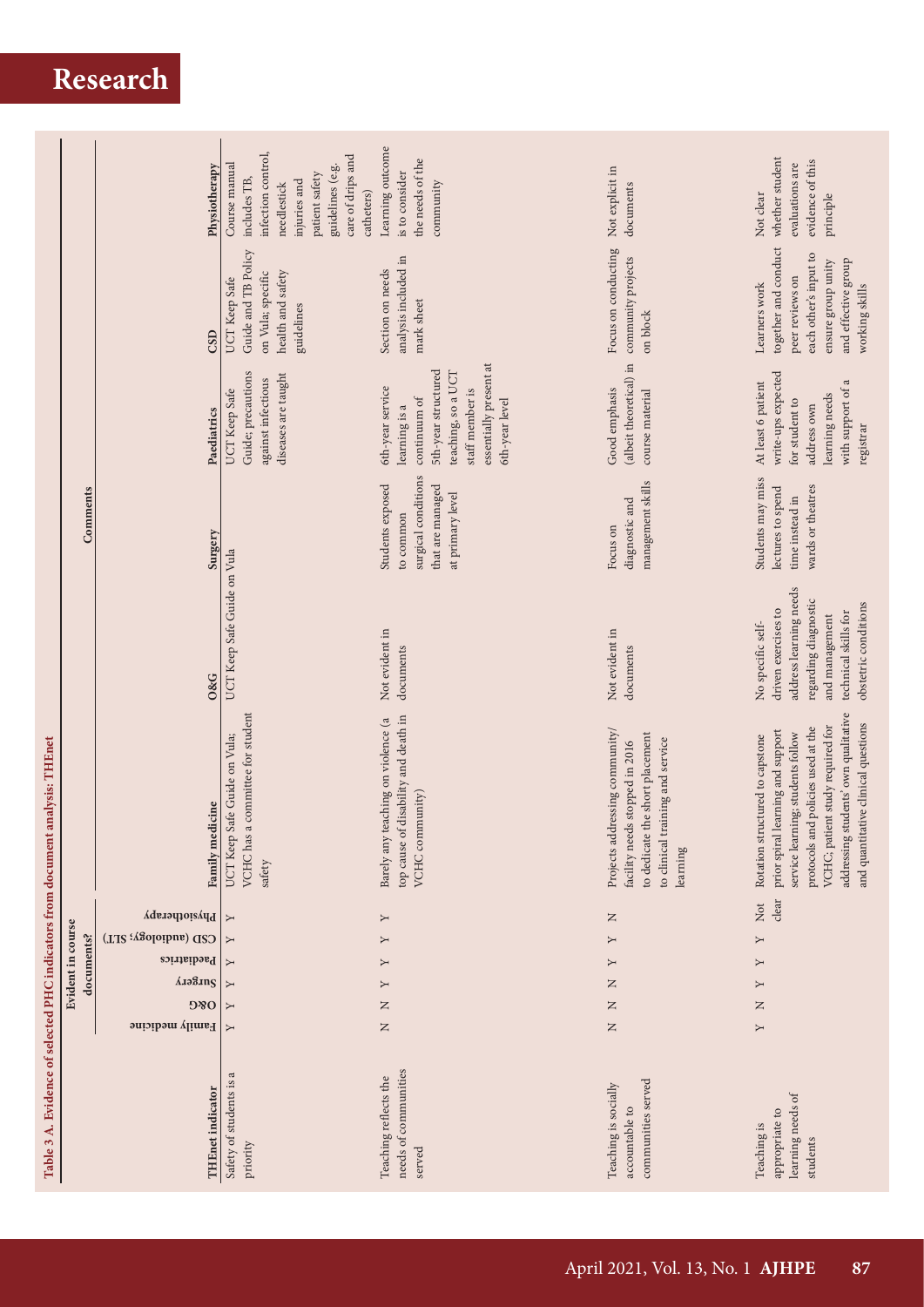|                                                              |                                        | $(5 \text{ w}$ NSH; $5 \text{ w}$ VDH)<br>Physiotherapy                | limited access to higher<br>all levels; interventions<br>and appropriate given<br>should be sustainable<br>rehabilitation across<br>Recognises access to<br>levels of care | Use of the ICF required                                                                               | client's language, drape<br>the client effectively to<br>communication (e.g.<br>know key words in<br>informed consent<br>and professional<br>respect privacy)<br>Addresses | centres, old age homes,<br>(factories, childcare<br>a variety of sites<br>Patients seen at<br>etc.)                                    | Students take on health<br>promotion initiative of<br>the district at VDH                                                                                                                                                                                                                                          |
|--------------------------------------------------------------|----------------------------------------|------------------------------------------------------------------------|----------------------------------------------------------------------------------------------------------------------------------------------------------------------------|-------------------------------------------------------------------------------------------------------|----------------------------------------------------------------------------------------------------------------------------------------------------------------------------|----------------------------------------------------------------------------------------------------------------------------------------|--------------------------------------------------------------------------------------------------------------------------------------------------------------------------------------------------------------------------------------------------------------------------------------------------------------------|
|                                                              |                                        | $VDH$ ; $12 w$ NSH)<br>$(6 \text{ w } CHC; 6 \text{ w})$<br><b>CSD</b> | and refer patients<br>to secondary and<br>Students manage<br>tertiary levels of<br>care                                                                                    | undertake needs<br>analysis upon<br>and situation<br>communities<br>Students<br>entering              | and management<br>project design<br>Addressed in<br>course                                                                                                                 | patients seen<br>Booked and<br>unbooked                                                                                                | Students engage<br>promotion<br>in health<br>projects                                                                                                                                                                                                                                                              |
|                                                              | Comments (duration at CBE site, weeks) | Paediatrics<br>$(6 \text{ w}$ NSH)                                     | according to established referral pathways of the health services that promote continuity of                                                                               | between outcomes, teaching<br>Explicit alignment evident<br>and assessment                            | Professional conduct counts<br>25% of ward assessment;<br>FHS code of conduct for<br>e-learning activities                                                                 | Patients with chronic illnesses<br>followed up, but teaching<br>absent at community<br>level                                           | PHC = primary healthcare; CBE = community-based education; O&G = obstetrics and gynaecology; CSD = communication sciences and disorders; SLT = speech language therapy; VCHC = Vanguard Community Health Centre; NSH = New Som<br>Health education emphasised<br>UpToDate articles in Vula<br>throughout; selected |
|                                                              |                                        | $3 \text{ w}$ NSH<br>Surgery                                           |                                                                                                                                                                            | to knowing<br>conditions<br>associated<br>restricted<br>Learning<br>objective<br>medical              | bedside etiquette<br>communication,<br>appearance and<br>professional<br>Emphasises<br>respectful                                                                          | walk-in patients<br>Referred and<br>seen                                                                                               | Not evident<br>documents<br>in course                                                                                                                                                                                                                                                                              |
| t analysis: HEALTH FOR ALL                                   |                                        | $(4 \text{ w NSH})$<br>O&G                                             |                                                                                                                                                                            | experiences in MOUs and<br>community perinatology<br>Regular reflection on                            | briefly explained; cautions<br>inappropriate use of social<br>Professional conduct' is<br>media                                                                            | midwife co-management at<br>community birthing units<br>Frequent student and                                                           | for management of medical<br>Health promotion required<br>patients (e.g. a post C/S<br>DVT                                                                                                                                                                                                                         |
|                                                              |                                        | w VDH)<br>Family medicine<br>(3 w VCHC; 1)                             | Students refer<br>care                                                                                                                                                     | Three-stage assessments<br>palliative<br>in family medicine and<br>care are routine<br>home visits in | CEX) tool<br>student<br>Clinical evaluation<br>exercise (mini<br>used for daily<br>assessments                                                                             | engagement with home<br>(appointments), but no<br>and community-based<br>(triage) and vertical<br>Access is horizontal<br>care service | articles in Vula resources<br>Selected UpToDate                                                                                                                                                                                                                                                                    |
|                                                              |                                        | Physiotherapy                                                          | Y                                                                                                                                                                          | Υ                                                                                                     | Υ                                                                                                                                                                          | Y                                                                                                                                      | Υ                                                                                                                                                                                                                                                                                                                  |
|                                                              | Evident in course<br>documents?        | CSD (audiology; SLT)<br>Paediatrics                                    | Υ<br>≻                                                                                                                                                                     | Υ<br>Υ                                                                                                | Υ<br>≻                                                                                                                                                                     | Υ<br>Υ                                                                                                                                 | Υ<br>Υ                                                                                                                                                                                                                                                                                                             |
|                                                              |                                        | A.128.1ng                                                              |                                                                                                                                                                            | Z                                                                                                     | Υ                                                                                                                                                                          | Y                                                                                                                                      | z                                                                                                                                                                                                                                                                                                                  |
|                                                              |                                        | <b>980</b>                                                             | Υ                                                                                                                                                                          | Υ                                                                                                     | Υ                                                                                                                                                                          | ≻                                                                                                                                      | Υ                                                                                                                                                                                                                                                                                                                  |
|                                                              |                                        | Family medicine                                                        |                                                                                                                                                                            | Υ                                                                                                     | Υ                                                                                                                                                                          | Υ                                                                                                                                      | Υ                                                                                                                                                                                                                                                                                                                  |
| Table 3 B. Evidence of selected PHC indicators from document |                                        | HEALTH FOR ALL<br>indicators                                           | Levels of care and referral<br>provide good continuity<br>of care                                                                                                          | Holistic understanding<br>of healthcare users is<br>emphasised                                        | Rights of healthcare users<br>are always respected                                                                                                                         | Accessible care is<br>provided to all                                                                                                  | education is emphasised<br>by means of patient<br>Health promotion                                                                                                                                                                                                                                                 |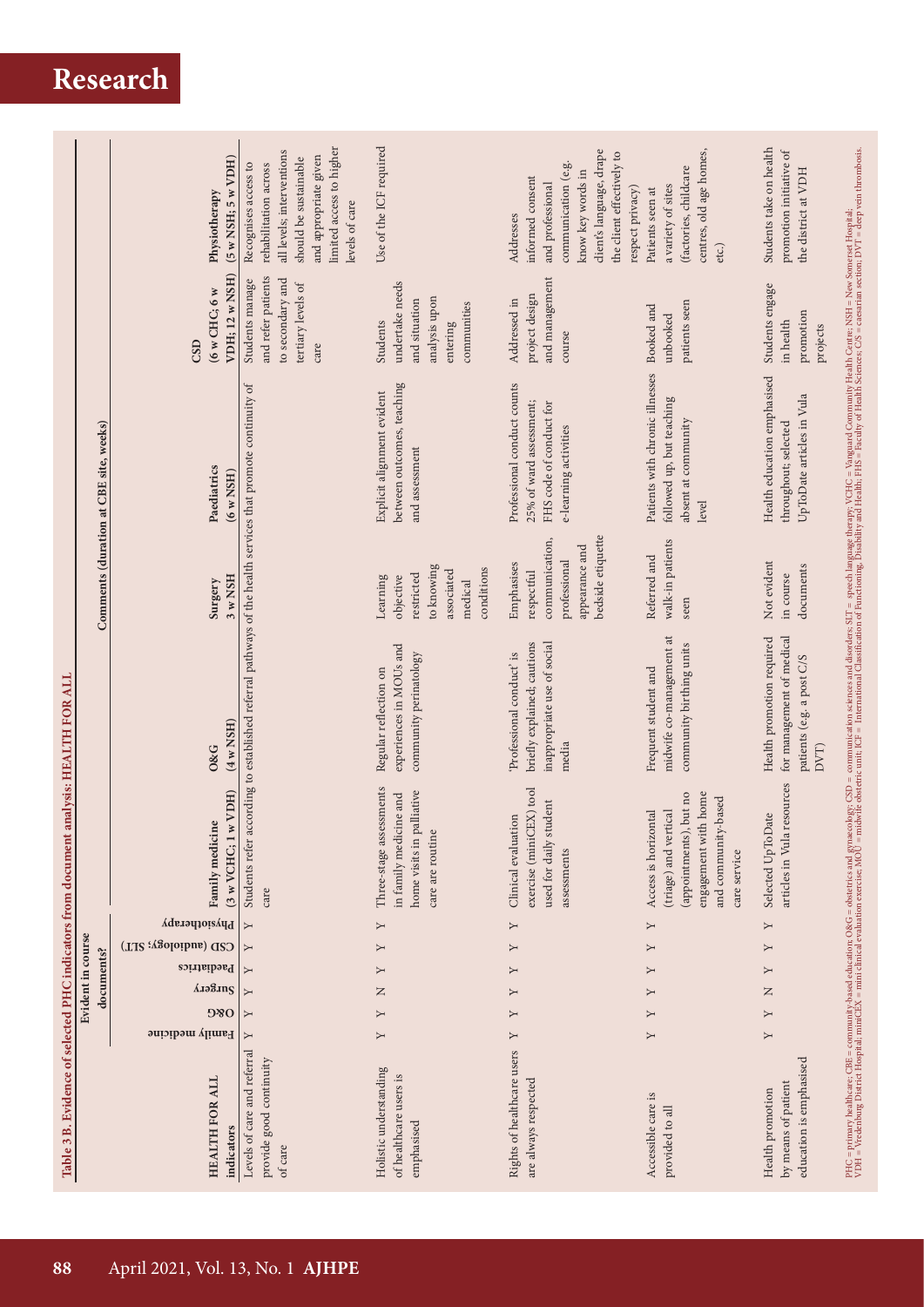#### **Table 4. Selected quotes from clinical educator and student interviews**

#### **Clinical educators**

1. 'It cannot be done only by the medical doctor. We reach out to multiple areas in our discipline. The social workers are involved, and the physiotherapists are involved and dieticians are involved, and I think to me that is what primary healthcare represents.' (O&G educator, NSH)

2. 'The patient should have availability or access to a combination of healthcare professionals to provide the basic services required; the interaction between those professionals should be able to recognise the needs of the patient and be able to refer amongst each other.' (PT educator, VCHC)

3. 'A lot of people get confused about the primary healthcare approach, confusing it with primary care and thinking this is something that only happens in clinics and at community level.' (speech language therapist, VCHC, NSH, VDH)

4. 'I was surprised to discover there is a primary health care directorate within UCT. You have a great website, and this is good stuff, but I have never heard of this and come across this before and seen the penetration of this through the undergraduate curriculum. The registrars don't know any of this and they get no exposure to it; and then when we teach as clinicians, we teach clinical work.' (paediatrics educator, NSH)

5. 'I always bring in the social and economic factors, religious, traditional factors that influence diseases and especially in our setting with TB and HIV. I remind the students of all the various factors that contribute to non-adherence to medications.' (general medicine educator, NSH)

6. 'I think we get this message (the importance of a biopsychosocial approach) across to the students actually quite strongly in the first 3 years. They take a little bit of time to get into it in the clinical years, but it is great if they get it all back at the end and it comes together. You get the students who don't focus on this at all, but I am sure there are consultants who do the same. And at the end of the day, I think we just need to reinforce that we cannot lose the primary healthcare principles in our everyday practice of medicine.' (O&G educator, NSH)

7. 'I think if the student can take an adequate history and do a good examination, obviously problem-related, then they have achieved their goal in third and fourth year. In fifth year, it is much broader and I expect them to piece the puzzle together and make a diagnosis and come up with the management plan and then address all the key issues, including the health promotion and prevention issues.' (O&G educator, NSH)

8. 'And within those centres in terms of the learning outcomes there is a lot related to the intention or philosophy of OT, but I think they mimic quite a few of the primary healthcare principles, in that it's about forming partnerships, building understanding as pivotal to forming a partnership, identifying occupational profiles of the children and their caregivers, which means gaining an understanding of not only what their skills are or their deficits, but how the context, the community, their home, their school, the broader community supports their health and wellbeing.' (OT educator, VDH)

9. 'When you are a hospital therapist it is actually a complete package in terms of seeing individual clients and doing group projects. These could be anything from providing information to breastfeeding mothers to explaining to them why it is beneficial to their babies, depending on what needs arise.' (speech language therapist, VCHC, NSH, VDH)

10. 'They learn how to make low-cost toys for example; they learn about assistive devices; they learn about different options that service users have to access different levels of healthcare. They know about the rights, say for example, of children to access health in the public sector for free beyond a certain age in line with their income.' (OT educator, VDH)

11. 'When I examine end-of-block and end-of-year exams and I do a portfolio exam and wrap up with what they learn from their PHC approach, they always say something quite glib and trite about intersectoral collaboration; or what this case taught me was this and that, and they say a very smug one-line sentence, which has probably been handed down and cut and pasted from years' worth of student portfolio cases, and we leave it at that. I don't teach explicitly PHC principles, and I don't explore their grasp and if they are able to come up with a principle and apply it to their case.' (paediatrics educator, NSH)

12. 'I think that is somewhere we can improve, somehow assess them more formally. I would think them seeing a patient and focusing then on primary healthcare would be a nice, practical way of them assessing their knowledge and understanding of primary healthcare.' (general medicine educator, NSH)

13. 'Clinical exposure is massively important, since students are listening to stories and listening to where people go when they are not in your office; and that helps them to actually understand how to adjust projects.' (speech language therapist, VCHC, NSH, VDH)

14. 'The intention in sending our final students there is because they gain a lot of the individual and population-based reasoning from them, and they've learnt already from community development practice about the value of gaining understanding, initiating, and working in a more developmental model. Sites such as Vredenburg give students the opportunity in a smaller kind of environment to work together, but also to live together and learn from each other.' (OT educator, VDH) **Students**

#### 15. 'So for us we have devices that could help with speaking … but they are not always affordable for all patients, so we need to think okay, what can we implement that will be suitable to the patient, that will be affordable.' (SLT student)

16. 'We all struggled with the language barrier … for a lot of stroke patients who have aphasia, when you do the therapy that helps them, I don't know if you know about semantic feature analysis? The words just come out, and it was coming out in his home language, but now because he thought he had to do it in English, he kept shifting back to English and that's something that upset him, because now it's affecting his care and it's just, you don't realise how much language can affect, especially in the adult setting ... Then you might just diagnose them wrong, I mean it might come across as he has aphasia, which is not true, it's just that's not his first language. So you might just do something wrong.' (SLT student)

17. 'So we in Vredenburg, Tuesday afternoons were set out for multidisciplinary team, interdisciplinary, the new word, that term that they use, interdisciplinary team meeting with the med students, the audiologists, physios and the speech therapists … the first scenario that we had was a patient with TB and how you would treat them. And the doctors were like so what were the speech therapists and the audiologists doing here? And they were sitting there and they gave the facts, what medication they would give very briefly … the speech therapist and audiologist came and we had this whole thing about feeding, if the patient is strong enough, if the patient is aspirating and then the audio said about the hearing that's going to get affected and if they are young and there's a long space of you not being able to hear, then that would affect the language. So the speech therapist and the audiologist took over that whole session, and we were just talking, and the doctors at the beginning were like but why are you here? And then after hearing all of these things, they were like oh, I didn't know you deal with feeding, or like oh? So it was such an eye opener for them and it was so nice for us to see that we could actually teach people about what we're doing, because there's such a small understanding of our job description, which is really nice to be able to advocate.' (SLT student)

18. 'We need more research and creating more culturally acceptable assessments, or translating assessments.' (SLT student)

O&G = obstetrics and gynaecology; NSH = New Somerset Hospital; PT = physiotherapy; VCHC = Vanguard Community Health Centre; VDH = Vredenburg District Hospital; UCT = University of Cape Town;<br>TB = tuberculosis; OT = occupat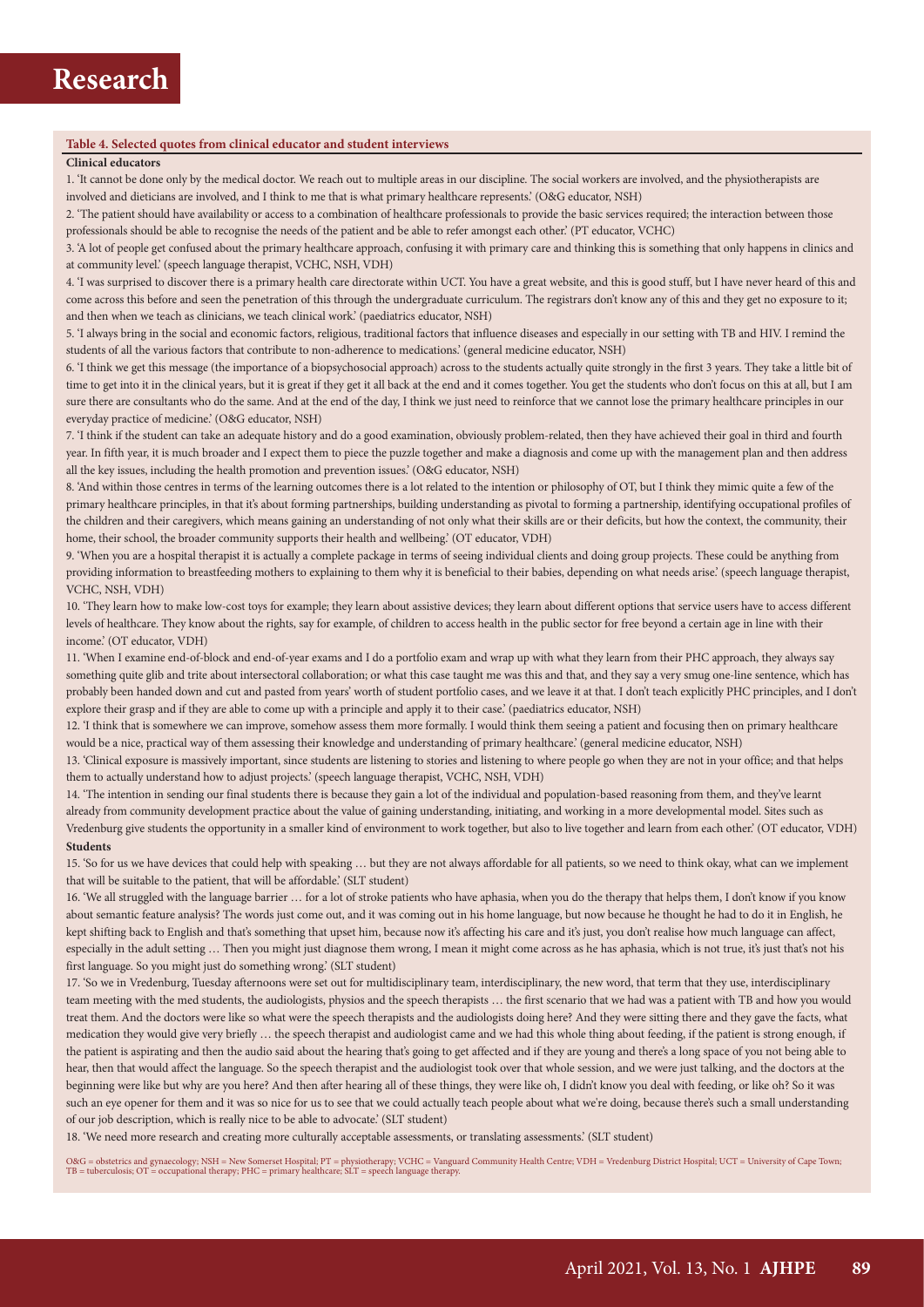| m z z z z z z z z Holicy reform                                                                                                                                                                                                                                                   |                |          |                   |                   |                 |           |               |                                                                                                                                                                                                                                                                           |
|-----------------------------------------------------------------------------------------------------------------------------------------------------------------------------------------------------------------------------------------------------------------------------------|----------------|----------|-------------------|-------------------|-----------------|-----------|---------------|---------------------------------------------------------------------------------------------------------------------------------------------------------------------------------------------------------------------------------------------------------------------------|
| $\mathbb{A}$ $\leq$ $\leq$ $\leq$ $\mathbb{A}$ $\leq$ $\mathbb{A}$ $\leq$ $\mathbb{A}$ $\leq$ $\mathbb{A}$ $\leq$ $\mathbb{A}$ $\leq$ $\leq$ $\leq$ $\leq$ $\leq$ $\leq$ $\leq$ $\leq$ $\leq$ $\leq$ $\leq$ $\leq$ $\leq$ $\leq$ $\leq$ $\leq$ $\leq$ $\leq$ $\leq$ $\leq$ $\leq$ |                |          |                   |                   |                 |           |               |                                                                                                                                                                                                                                                                           |
| agnado uvoivadad 로 로 모 로 드 드 보                                                                                                                                                                                                                                                    |                |          |                   |                   |                 |           |               |                                                                                                                                                                                                                                                                           |
| noitsoubs dilash   日日日日                                                                                                                                                                                                                                                           |                |          |                   |                   |                 |           |               |                                                                                                                                                                                                                                                                           |
|                                                                                                                                                                                                                                                                                   |                |          |                   |                   |                 |           |               |                                                                                                                                                                                                                                                                           |
| Environmentally sustainable                                                                                                                                                                                                                                                       |                | ZZZHETZZ |                   |                   |                 |           |               |                                                                                                                                                                                                                                                                           |
| pəpunj $\Lambda$ qeuieisn $S \mid Z \mid Z \mid Z \mid \exists f \in \mathcal{F}$                                                                                                                                                                                                 |                |          |                   |                   |                 |           |               | $\vdash$                                                                                                                                                                                                                                                                  |
|                                                                                                                                                                                                                                                                                   |                |          |                   |                   |                 |           |               |                                                                                                                                                                                                                                                                           |
| pteridoridal   H H X 등 등 등 등 등 등                                                                                                                                                                                                                                                  |                |          |                   |                   |                 |           |               |                                                                                                                                                                                                                                                                           |
| $\mathbb{P}[\mathbb{E} \times \mathbb{E} \times \mathbb{E}] \times \mathbb{E}[\mathbb{E} \times \mathbb{E} \times \mathbb{E}]$                                                                                                                                                    |                |          |                   |                   |                 |           |               |                                                                                                                                                                                                                                                                           |
|                                                                                                                                                                                                                                                                                   |                |          |                   |                   |                 |           |               |                                                                                                                                                                                                                                                                           |
|                                                                                                                                                                                                                                                                                   |                |          |                   |                   |                 |           |               |                                                                                                                                                                                                                                                                           |
| bəsəd-atdgist ដូម្មម្រូនមូម                                                                                                                                                                                                                                                       |                |          |                   |                   |                 |           |               |                                                                                                                                                                                                                                                                           |
|                                                                                                                                                                                                                                                                                   |                |          |                   |                   |                 |           |               |                                                                                                                                                                                                                                                                           |
| Viiuninno)   H ឬ H ឬ H ឬ ឬ ឬ                                                                                                                                                                                                                                                      |                |          |                   |                   |                 |           |               |                                                                                                                                                                                                                                                                           |
|                                                                                                                                                                                                                                                                                   |                |          |                   |                   |                 |           |               |                                                                                                                                                                                                                                                                           |
| Multidisciplinary team                                                                                                                                                                                                                                                            | $\vdash$       | TA       |                   |                   | TA              | IA        | IA            | TA                                                                                                                                                                                                                                                                        |
| Person-centred care                                                                                                                                                                                                                                                               | $\overline{z}$ | TA       | TA                | $H\Lambda$        | TA              | TA        | FA            | fA                                                                                                                                                                                                                                                                        |
| Discipline                                                                                                                                                                                                                                                                        | Paediatrics    | O&G      | Internal medicine | SLT and audiology | Family medicine |           | Physiotherapy | PHC = primary healthcare; NSH = New Somerset Hospital; N = not taught or assessed; T = aught and assessed; O&G = obstetrics and gymaecology; VDH = Vredenburg District Hospital; SLT = speech language therapy; OT = occupatio<br>VCHC = Vanguard Community Health Centre |
| <b>aji2</b>                                                                                                                                                                                                                                                                       | HSN            | HSN      | HSN               | HCL               | HCL             | <b>HC</b> | /CH           | <sup>7</sup> CHC, NSH                                                                                                                                                                                                                                                     |

An OT educator at VDH believes that students are well assessed by means of written work and practical projects with respect to the affordability, accessibility, appropriateness, acceptability and environmental sustainability of care (quote 10; Table 4). Paediatrics students have to describe a PHC principle in their case report and portfolio examination, although an educator at NSH expressed some doubts about the validity of the assessment (quote 11). Another educator at NSH believes that formal assessment of the PHC principles should be improved (quote 12).

#### **Educator perceptions of factors that facilitate or inhibit PHC teaching and learning**

Most educators considered facilitating factors to be good MP teamwork, experienced health professionals who demonstrated the PHC approach, and the high burden of preventable disease that requires a preventive and health-promoting approach at all levels of care. The vulnerability of patients to diseases of poverty and underdevelopment, and to abuse by health professionals, was cited by some educators as motivating a strong focus on health equity and respect for patient rights. Other facilitating factors include well-run facilities, the purpose-built student learning centre at VCHC, wellestablished district outreach programmes, good monitoring of outcomes of care and reliable connectivity. Engaging with communities in their context is seen by an SLT educator to enhance understanding and the design of adaptive projects (quote 13, Table 4), a view shared by an OT educator in the rural VDH district, where collaborative learning in a more intimate and supportive environment adds great value to learning (quote 14).

The main barriers to PHC teaching and learning are lack of space in health facilities, excessive workload, understaffing, lack of critical staff, and inadequate and costly transport. Additional barriers were perceived to be a narrow biomedical focus in teaching, student safety in the community, poor referral pathways, inadequate student accommodation, insufficient outreach visits and suboptimal alignment between essential drug lists and tertiary treatment protocols.

#### **Interviews with final-year students**

All three students could define and share personal experiences of accessible, appropriate, affordable and holistic care. The SLT students also explained the multiprofessional and intersectoral principles of PHC. Immersion in the district at VDH helped students to appreciate patients in context, to better understand the referral system, and to see the importance of adapting patient management in low-resource and rural settings (quote 15, Table 4).

Role-modelling by experienced clinicians, as well as tutorials and formal discussions, enabled individual patient advocacy. While the two SLT students had advocated on behalf of school pupils and undertaken health promotion, this was not part of the medical student's experience, although he was aware of district health promotion activities. None had experience of broader advocacy such as public health campaigns. Continuity of care was evident in family medicine rotations at VDH and VCHC, and by students referring to PHC principles in their written work. None, however, had specifically discussed PHC principles during ward rounds or in practice learning settings.

Language barriers constrain medical history-taking and SLT assessments, and hence the potential extent of patient or client-centredness (quote 16). Only the SLT students cited application of human rights principles. They described the weekly interdisciplinary team meetings at VDH at some length,

**Table 5. Teaching and assessment of 18 PHC principles by site and discipline according to clinical educators**

lable 5. Teaching and assessment of 18 PHC principles by site and discipline according to clinical educators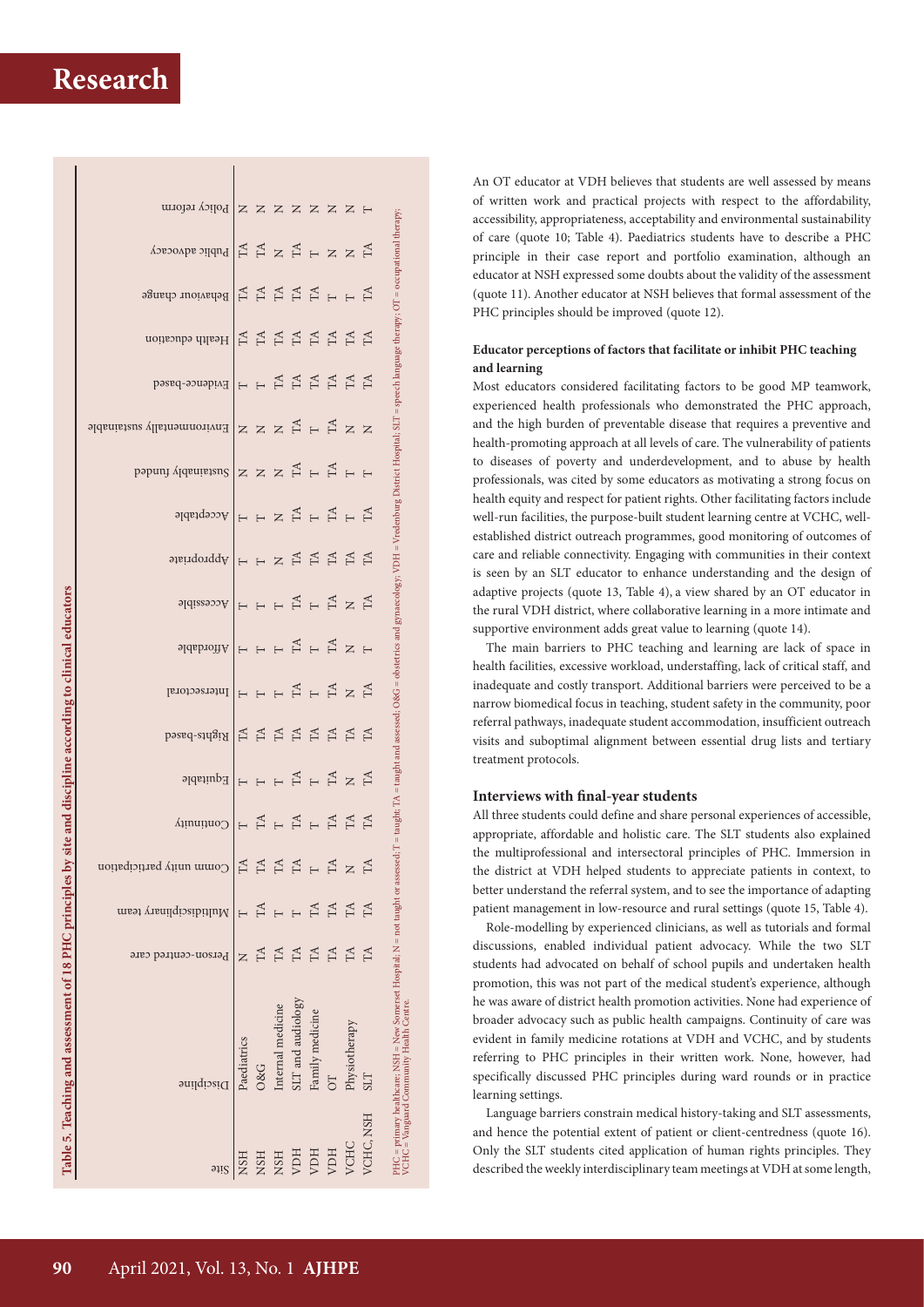where they experienced hierarchy, 'rank-pulling' and patronisation, and in practice settings as well (quote 17). They observed the consequences of lack of interdisciplinary referrals due to clinicians' insufficient understanding of the complementary roles of health professionals.

Constraints on practising evidence-based care were identified by the SLT students, who reported that several assessments needed to be adapted specifically for the SA context (quote 18). Although a few PHC principles are formally assessed in written work, all three students said that summative assessment of most of the principles was absent.

#### **Discussion**

#### **Document analysis**

PHC indicators are evident in the documented learning outcomes of finalyear medical students at the sites, but most principles are inconsistently taught within the disciplines reviewed. The 'spiral of learning' is particularly evident in O&G and paediatrics, progressing from mostly structured learning in earlier years to service-learning in the final year. Final-year teaching in PT and CSD is well scaffolded from previous years, and clinical expectations are built on an academic knowledge base. Use of the ICF may account for relatively good understanding in PT and CSD of the contextual factors that influence clinical assessment and management.

Services are made accessible: family medicine students do home visits for palliative care, PT students treat clients in a variety of workplace settings and SLT students see patients who have not been formally referred. The principle of social accountability is not evident, however, in the documents from three of the four medical disciplines. There were no documents that explicitly encourage students to engage with public health issues or with primary care strategies, such as the 90-90-90 strategy $[11]$  and the Healthcare 2030 strategy of the provincial Department of Health.<sup>[12]</sup> Family medicine community projects, discontinued in 2016, cannot be reintroduced because the 4-week block is too short.

Graded PHC-related assessments are generally conducted by supervisors and sometimes by peers, but there are also non-graded assessment activities such as case discussions for formative feedback only. Neither the analysed documents nor the educator interviews provided sufficient clarity on which PHC principles are formatively assessed and which are assessed for marks.

#### **Interviews with clinical educators**

Educators' understanding of the PHC principles varied, yet most cited the importance of teamwork for holistic and accessible care at all levels, including health promotion and disease prevention. Continual awareness of the comprehensive PHC approach as a lead theme of the FHS is evidently needed among all clinical educators, however, so that the preclinical emphasis on the biopsychosocial approach, and opportunities for health education and promotion, are not lost during the clinical rotations.

Educators' perceptions of PHC principles in student learning outcomes, teaching and assessment reflected a good appreciation of their importance. Some excellent examples were shared of MP practice, community participation, respect for patient rights and health promotion, particularly at VDH and VCHC. There is, however, a missed opportunity for MP teamwork at VCHC with the absence of medical, OT and nursing students from weekly team meetings, which may be due to logistical difficulties arising from insufficient course planning across disciplines.

Nevertheless, the student learning centre at VCHC is generally considered to facilitate PHC teaching and learning, as is the supportive peer learning environment at VDH. Allowing students of different disciplines to interact and collaborate is evidently very beneficial for all teaching and learning, and should therefore be facilitated wherever possible.

#### **Interviews with final-year students**

The medical student appears to have had fewer opportunities to observe, experience and/or practise the PHC principles than the SLT students. The structure of the final-year curriculum allows medical students only 1 week of immersion at the VDH site, in contrast to 7 weeks for SLT students, with no opportunities for health promotion or home visits and only one MP session. Nevertheless, that 1 week of immersion was considered valuable for deepening understanding of holistic patient care. It was reported that some PHC principles were also taught and role-modelled at VCHC. All three students commented on limited formative assessment of the PHC principles, and their absence in summative assessment, which does not fully concur with the documents and perceptions of the educators. It may be that educators are not explicit enough about the assessments, or that students are not engaging sufficiently with the descriptors on the marksheets.

There is a fair degree of convergence overall between students' and educators' perceptions of facilitating factors for PHC. The SLT students' description of hierarchy in the weekly team meetings does not concur, however, with the opinion of most educators that role-modelling of good teamwork enables PHC teaching and learning. Furthermore, educators did not focus as much as students on language barriers to care. Other barriers are inadequate understanding of the comprehensive PHC approach, too few supervisors at some sites and insufficient time to engage in public health initiatives of the provincial Department of Health.

#### **Study limitations**

There are several limitations to this study. Firstly, only three CBE sites were studied, which although broadly representative of diversity across the clinical teaching platform, limits the generalisability of these findings. Secondly, the very low response rate among students, which we ascribe to deep trauma in the faculty following the former dean's recent untimely passing, meant that only one medicine and two SLT students with a predominant focus on one CBE site were interviewed. Thirdly, not all disciplines were represented in the samples of reviewed documents and educators interviewed.

Future research should therefore enlarge the sample of sites and disciplines, and strive particularly for many more student responses. It should also include the views of the communities it serves, which is essential if the FHS seeks to be more community-engaged.<sup>[13]</sup>

#### **Conclusion**

This study found that that final-year health sciences disciplines engage inconsistently with the selected PHC principles at the CBE sites. Alignment appears to be strongest between learning outcomes and teaching activities, particularly in the health and rehabilitation sciences, but there were insufficient data to judge whether there is also strong alignment with formal graded assessment. This finding needs further research and attention in future curriculum planning, as any misalignment introduces a 'hidden curriculum', which may signal that the PHC principles are of lesser importance than other learning outcomes.<sup>[14]</sup>